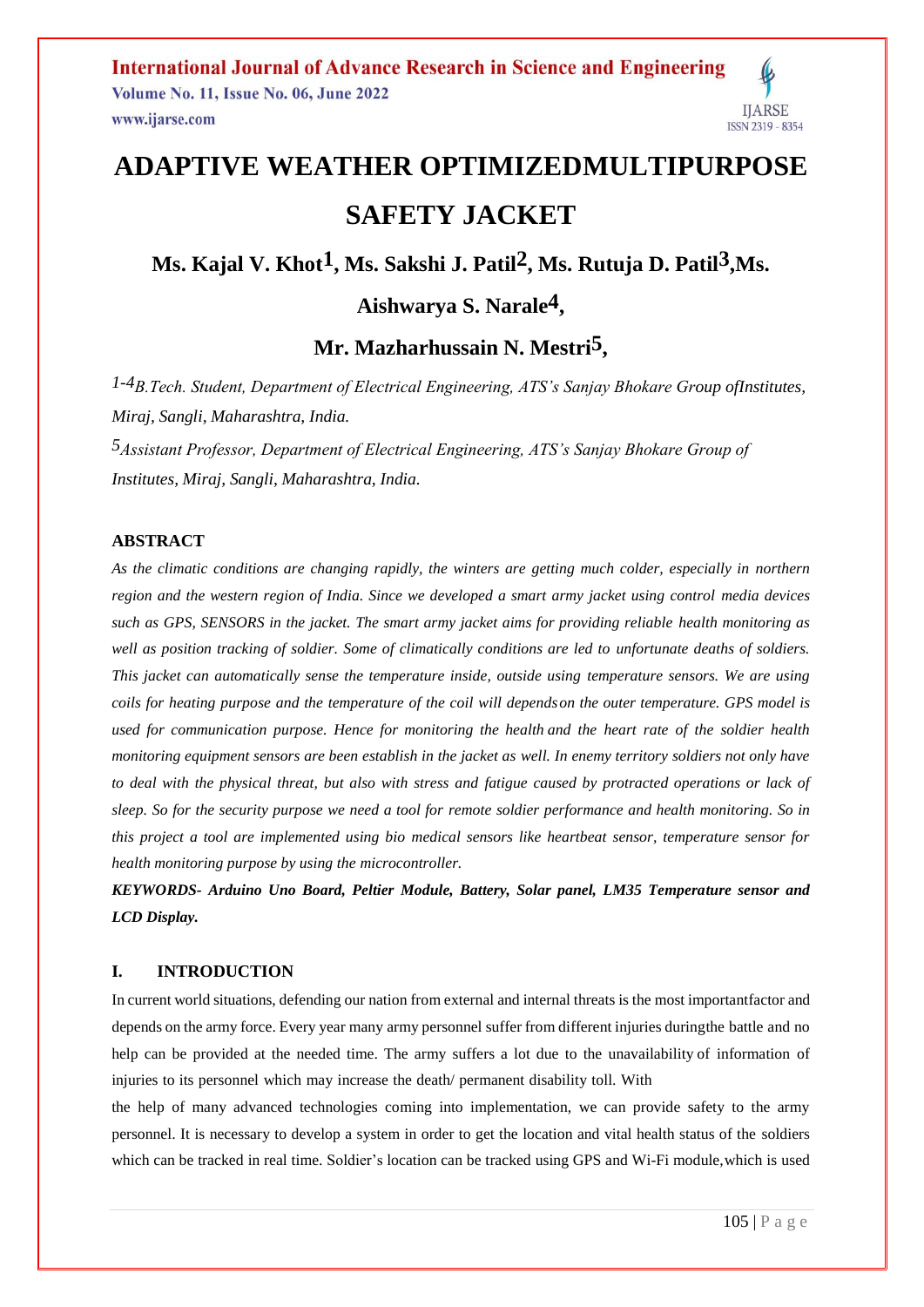### **International Journal of Advance Research in Science and Engineering** Volume No. 11, Issue No. 06, June 2022

www.ijarse.com



#### **II. LITERATURE SURVEY**

To control the temperature, the peltier plates are used for cooling and heating. To monitoring health of respective person the sensors are implemented. To know the location the GPS tracking system is used.

A. Design: In this process we will design our proposed work in designing software.

B. Assembly and Installation: In this part we have temperature control and monitoring all data on IOT.

C. Temperature control: By using peltier plates the temperature is controlled.

D. Monitoring data on IOT: The blood pressure, heart beat, location and temperature updates all aremonitoring on IOT.

E. Testing & Modification: Testing on peltier plate will carried out on small prototype for the temperaturecontrol purpose. The testing will carried out on different weather condition.

**IJARSE**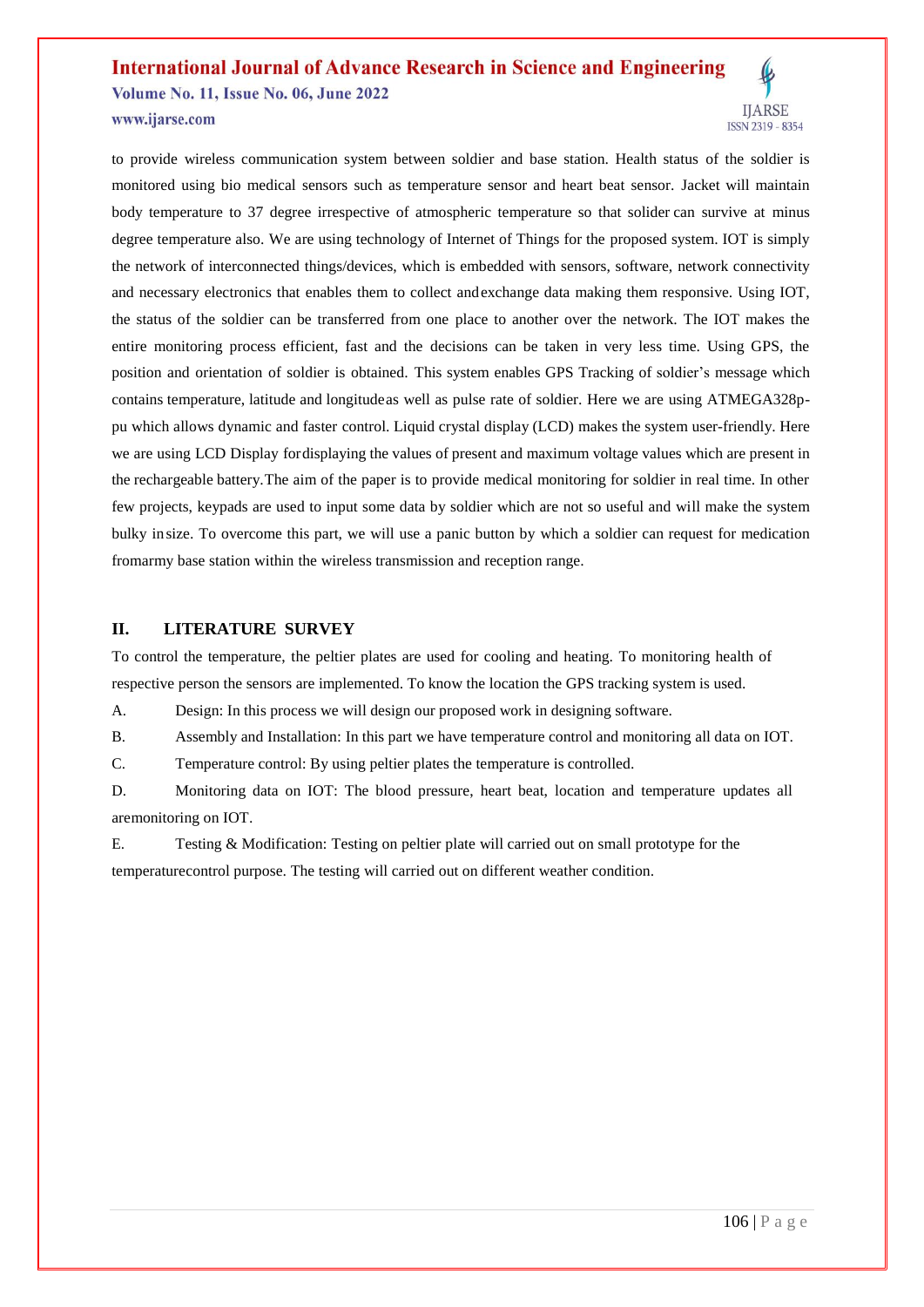### **International Journal of Advance Research in Science and Engineering**

**Volume No. 11, Issue No. 06, June 2022** www.ijarse.com



#### **III. OPERATIONAL DIAGRAM**



#### Fig. 1: Operational diagram

The working principle of the system start with charge by using solar energy source, After that temperature sensor detect the weather conditions. According to that, If the temperature is raised out of limit thenpeltier plate gates signal from temperature sensor and start cool the system up to the limit and if the temperatureis decreases below the normal body temperature then temperature sensor gives signal to the peltier plates increases the temperature up to the limit and gives signal to temperature sensor.

We can also detect the heart beat and blood pressure of that respected person by using heart beat sensorand blood pressure sensor. We can sea the information on IOT (Thing speak). In this way we can monitor all information on internet.

### **1. ALGORITHM**



Fig. 2: Flow chart of our project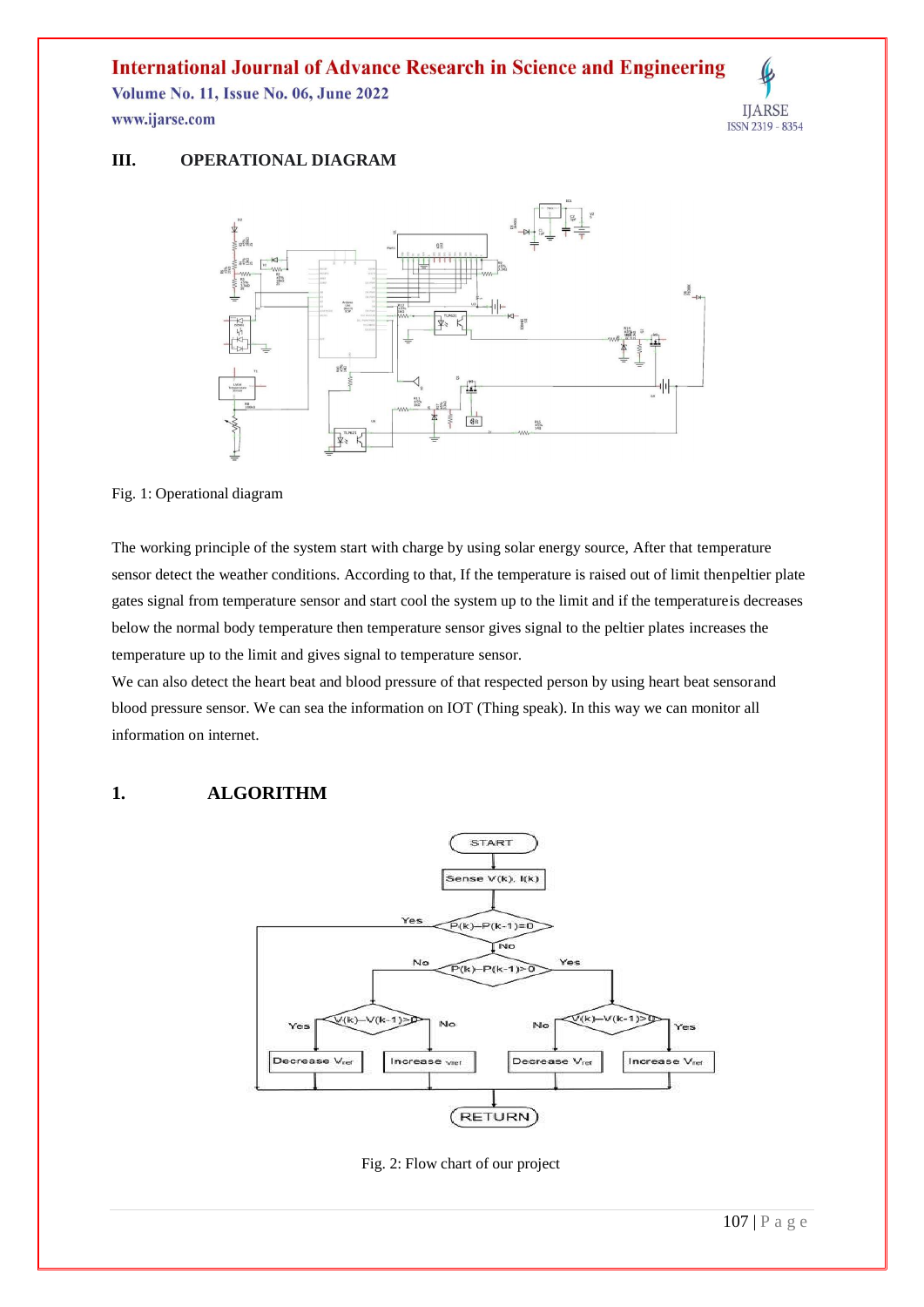#### **International Journal of Advance Research in Science and Engineering Volume No. 11, Issue No. 06, June 2022 IJARSE** www.ijarse.com ISSN 2319 - 8354

In this technique first of all the current and voltage of PV is sensed. This power is given by the reproduced of voltage and current of solar panel. The output power is increasing due to the PV current increases. So the reference current is also increased otherwise the reference current is decreased. If the output reduced with increasing solar panel current, the reference current is decreased by one step; otherwise, the reference current is increased by onestep. If the power is increasing. The perturbation will be in the forward direction otherwise direction will be increased. Due to this continuous process PV panel is able to extract maximum power in any environmental condition.



#### Fig. 3: Hardware Implementation

Firstly we charge the battery to supply the system by using solar power generation. The solar plates are used for generation. After that the battery is charged. The supply from battery is given to peltier plates, controller and biosensors for their operations.

The peltier changes the temperature in normal body temperature. For the sensing the temperature sensor is used. This is controlled by node microcontroller. The heart beat and blood pressure sensor are used to monitor the heathof that respective person. This signals are given to the controller and controller sends this feedback to the IOT. The GPS tracker is used to find the location this is also monitored on IOT.

#### **IV. RESULT**

#### **Table 1: Hardware Circuit Results**

|                  | Atmospheric temperature | Hot Plate $(1)$ | Cold Plate (2) |
|------------------|-------------------------|-----------------|----------------|
| Sr. No.          | 0 <sub>C</sub>          | 0 <sub>C</sub>  | 0 <sub>C</sub> |
| ı.               | 42                      | OFF             | 28             |
| $\overline{2}$ . | 37                      | OFF             | 27             |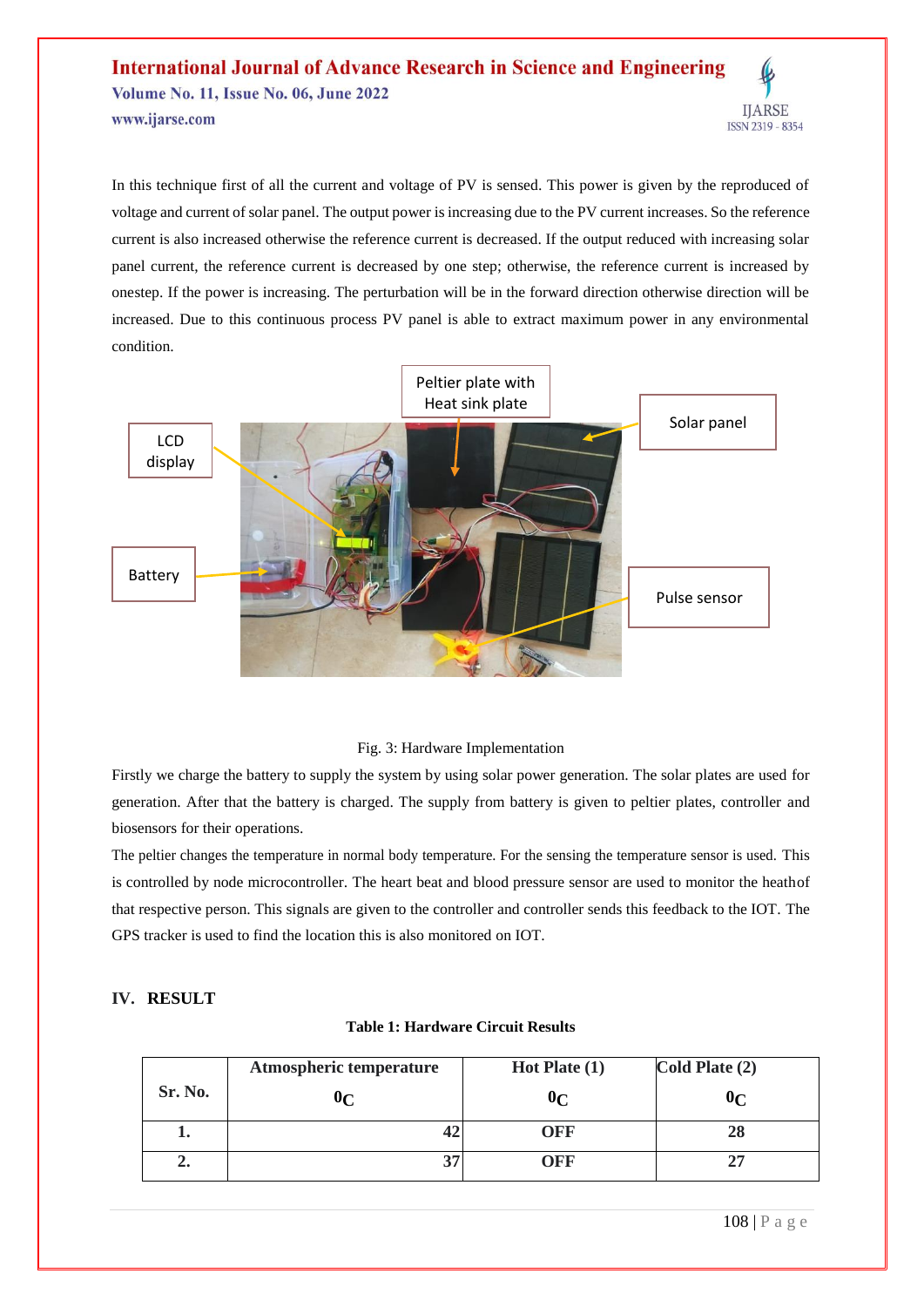### **International Journal of Advance Research in Science and Engineering**

**Volume No. 11, Issue No. 06, June 2022** 

#### www.ijarse.com



ISSN 2319 - 8354

|    | 90<br>$\angle$ o      | $\bigcap$<br>ູ | <b>)FF</b> |
|----|-----------------------|----------------|------------|
| т. | . .<br>$\overline{ }$ | 20<br>33       | <b>OFF</b> |



 $(a)$  (b)

Fig. 4: a and b are showing temperature difference obtained while performance

#### **V. CONCLUSION**

Thus we conclude that the multifunction jacket is suitable against weather conditions. This is very effective and required to our soldiers and also other people who suffering from extra heat or cool weatherconditions. It should maintain our body temperature normal and make us comfortable.

Self-charging by using solar is more efficient in this system. Due to automatic it is very simple to get all health and respective location information about the person.

#### **VI. ACKNOWLEDGEMENTS**

We would like to acknowledge the great and sincere efforts of all people who had put together their brains and who directly or indirectly helped us out in making this paper successfully. We would like to express special thanks to our teachers and principle of ATS's SBGI College of Engineering aspiring us to publish the paper, helped us in doing a lot research and we came to know about so many new things.

#### **VII. REFERENCES**

#### $\Box$ **Conference**

[1] "Design and Testing of Cooling Jacket using Peltier Plate", Muhammad Jahangir, M. Atiq Ur Rehman, Abdul Basit Awan, Raja Hamza Ali, IEEE 2019.

[2] "Maximum power point tracking of solar photovoltaic panels using advanced perturbation and observation algorithm", Huynh D.C & ET. All.IEEE June 2.

[3] "MP+PT Solar Charge Controller for High Voltage Thin Film PV Modules", Grzesaik. W. IEEE May 2006